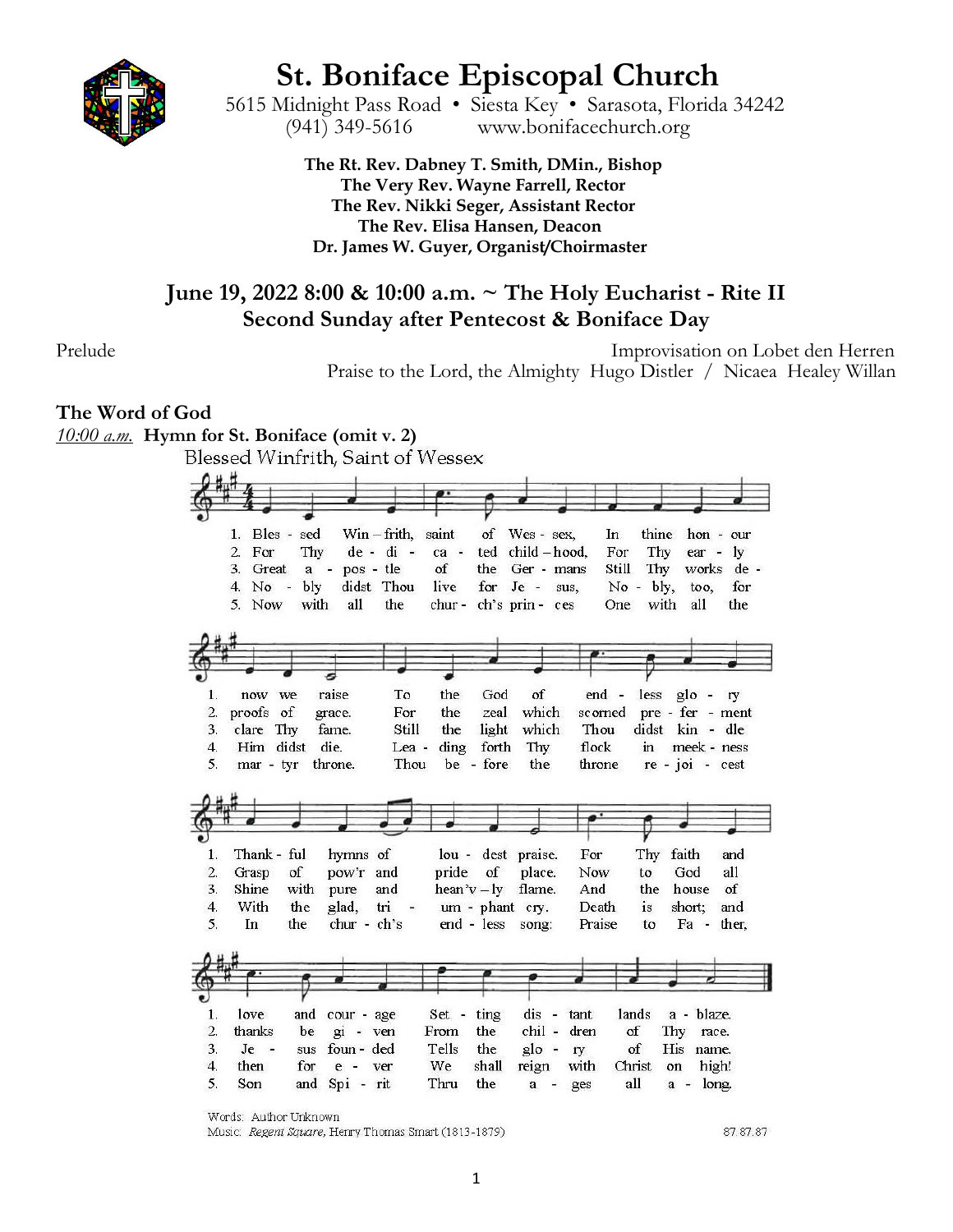*Celebrant* Blessed be God: Father, Son, and Holy Spirit.

#### *People* **And blessed be his kingdom, now and for ever. Amen.**

*Celebrant* Almighty God, to you all hearts are open, all desires known, and from you no secrets are hid: Cleanse the thoughts of our hearts by the inspiration of your Holy Spirit, that we may perfectly love you, and worthily magnify your holy Name; through Christ our Lord. **Amen.**



#### **Song of Praise S-236**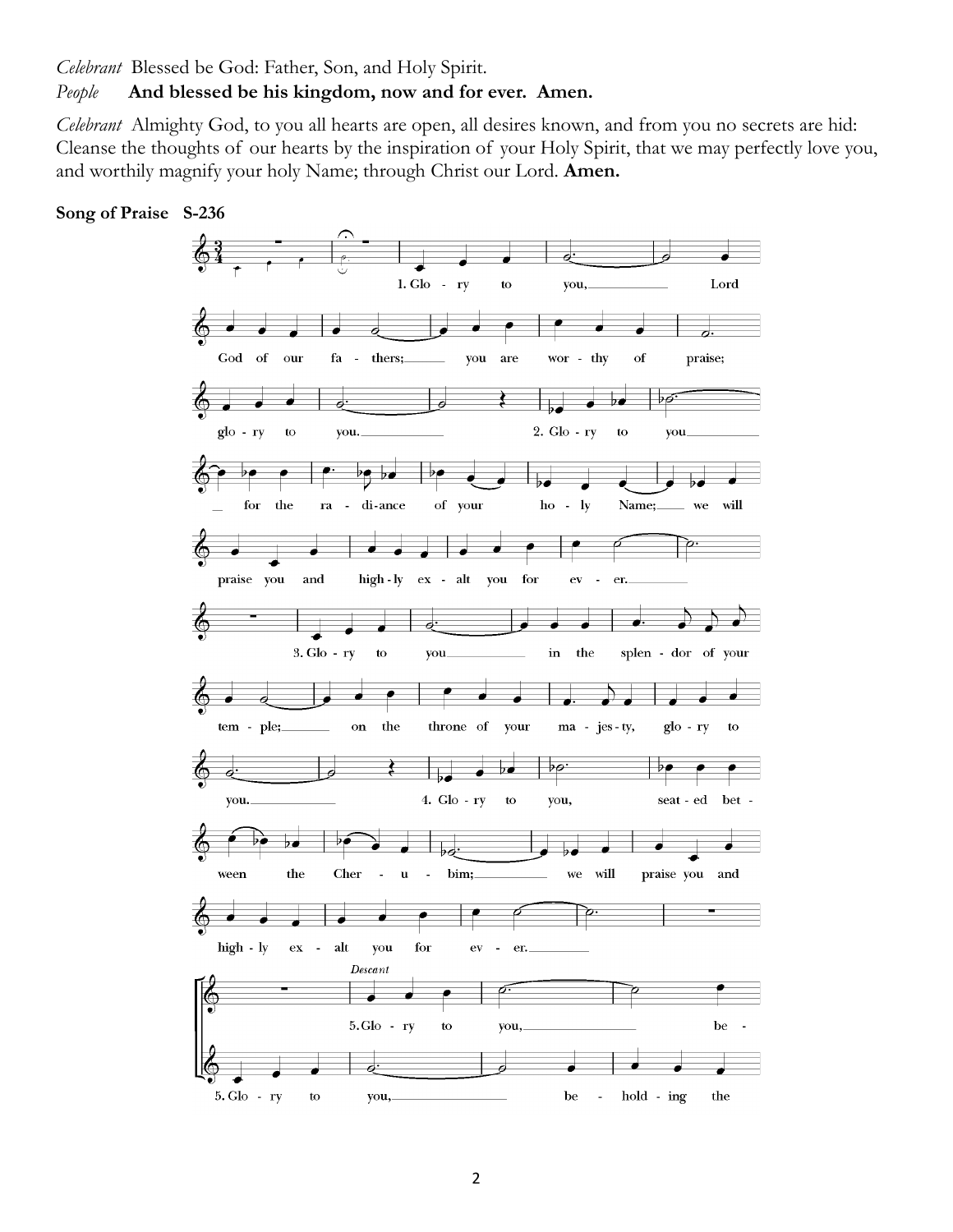

#### **The Collect of the Day**

*Celebrant* The Lord be with you.

*People* **And also with you.** 

*Celebrant* Let us pray.

*Celebrant* O Lord, make us have perpetual love and reverence for your holy Name, for you never fail to help and govern those whom you have set upon the sure foundation of your loving--kindness; through Jesus Christ our Lord, who lives and reigns with you and the Holy Spirit, one God, for ever and ever. **Amen.**

#### **The Lessons**

**1 Kings 19:1-4, 8-15a** Ahab told Jezebel all that Elijah had done, and how he had killed all the prophets with the sword. Then Jezebel sent a messenger to Elijah, saying, "So may the gods do to me, and more also, if I do not make your life like the life of one of them by this time tomorrow." Then he was afraid; he got up and fled for his life, and came to Beer-sheba, which belongs to Judah; he left his servant there. But he himself went a day's journey into the wilderness, and came and sat down under a solitary broom tree. He asked that he might die: "It is enough; now, O Lord, take away my life, for I am no better than my ancestors." He got up, and ate and drank; then he went in the strength of that food forty days and forty nights to Horeb the mount of God. At that place he came to a cave, and spent the night there. Then the word of the Lord came to him, saying, "What are you doing here, Elijah?" He answered, "I have been very zealous for the Lord, the God of hosts; for the Israelites have forsaken your covenant, thrown down your altars, and killed your prophets with the sword. I alone am left, and they are seeking my life, to take it away."

He said, "Go out and stand on the mountain before the Lord, for the Lord is about to pass by." Now there was a great wind, so strong that it was splitting mountains and breaking rocks in pieces before the Lord,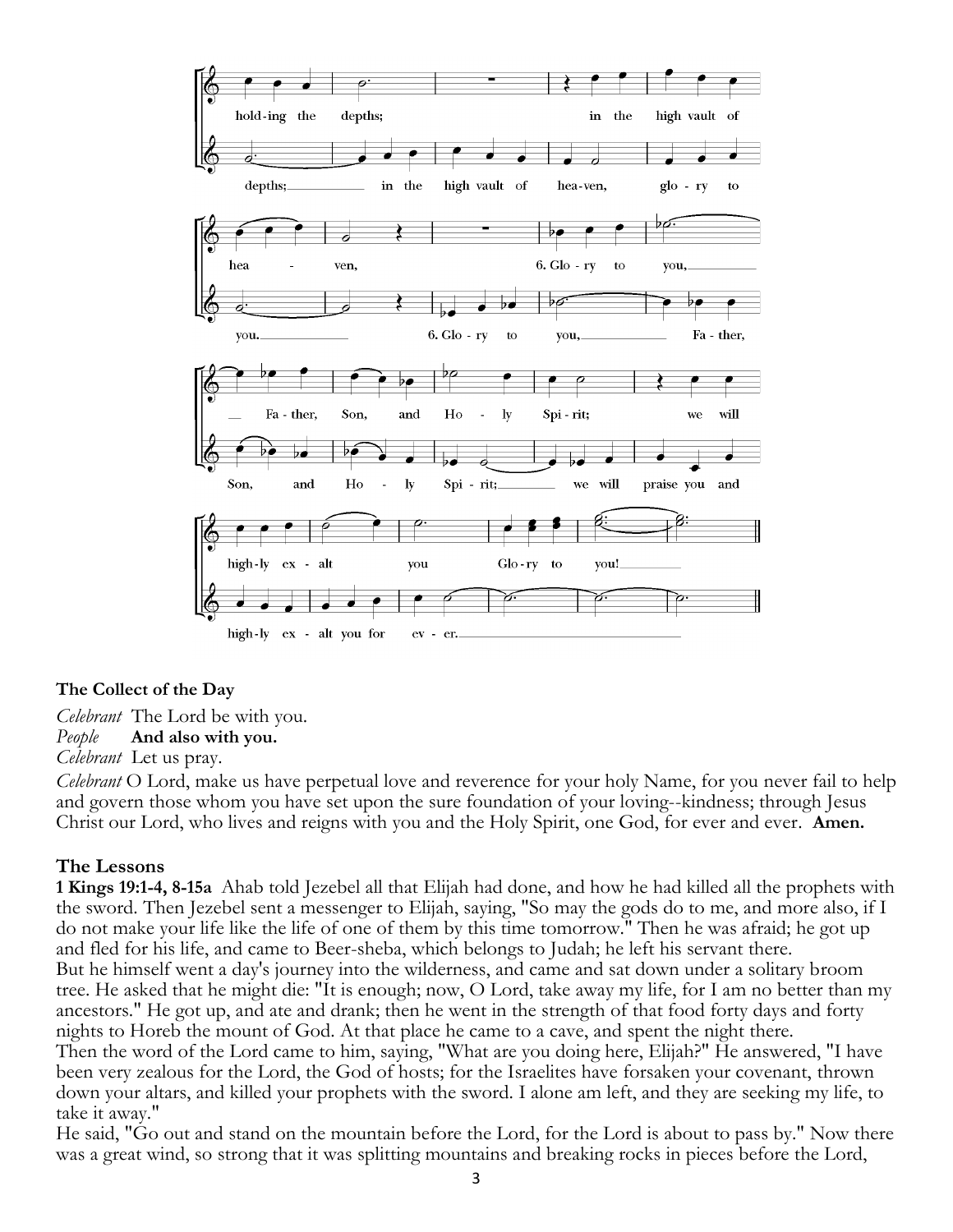but the Lord was not in the wind; and after the wind an earthquake, but the Lord was not in the earthquake; and after the earthquake a fire, but the Lord was not in the fire; and after the fire a sound of sheer silence. When Elijah heard it, he wrapped his face in his mantle and went out and stood at the entrance of the cave. Then there came a voice to him that said, "What are you doing here, Elijah?" He answered, "I have been very zealous for the Lord, the God of hosts; for the Israelites have forsaken your covenant, thrown down your altars, and killed your prophets with the sword. I alone am left, and they are seeking my life, to take it away." Then the Lord said to him, "Go, return on your way to the wilderness of Damascus." The Word of the Lord. **Thanks be to God.**





- 1 Not to us, O LORD, not to us, but to your Name give glory; \* because of your love and be cause of your faithfulness.
- 2 Why should the heathen say, \* - "Where then' is their' God?"
- 3 Our<sup>1</sup>God is in heaven: \* whatever he<sup>1</sup> wills to<sup>1</sup> do he<sup>1</sup> does.
- 4 Their idols are silver and gold. \* the work of human hands.
- 5 They have mouths, but they cannot speak; \* eyes have they, but they cannot see;
- 6 They have ears, but they cannot hear; \* noses, but they cannot smell;
- 7 They have hands, but they cannot feel; feet, but they cannot walk; \* they make no<sup>1</sup>sound<sup>1</sup>with their<sup>1</sup>throat.
- 8 Those who'make them are like them, \* and so are all who put their trust in them.

**Galatians 3:23-29** Now before faith came, we were imprisoned and guarded under the law until faith would be revealed. Therefore the law was our disciplinarian until Christ came, so that we might be justified by faith. But now that faith has come, we are no longer subject to a disciplinarian, for in Christ Jesus you are all children of God through faith. As many of you as were baptized into Christ have clothed yourselves with Christ. There is no longer Jew or Greek, there is no longer slave or free, there is no longer male and female; for all of you are one in Christ Jesus. And if you belong to Christ, then you are Abraham's offspring, heirs according to the promise. The Word of the Lord. **Thanks be to God.**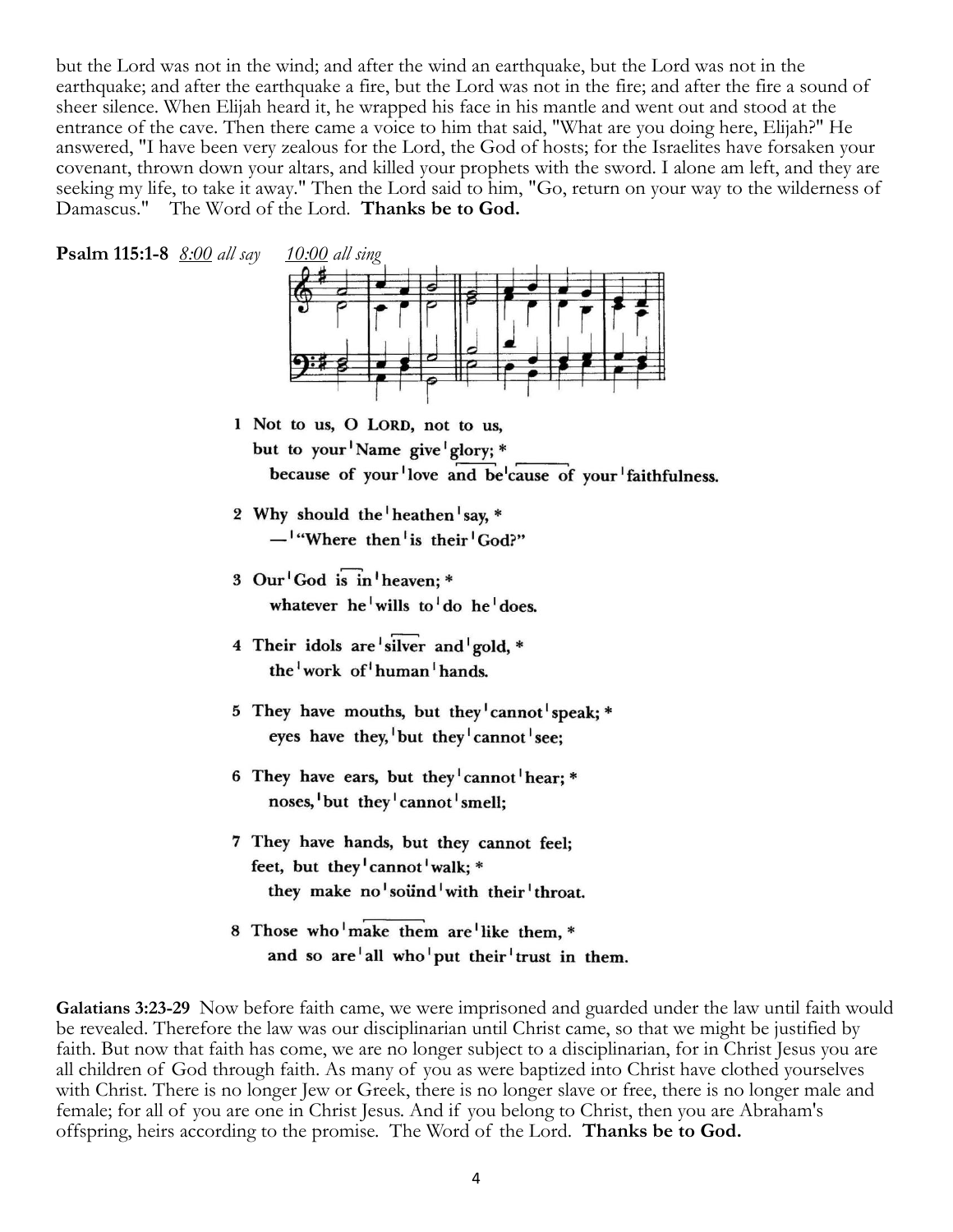*10:00* **Hymn 237 Let us now our voices raise**



*Gospeller* The Holy Gospel of our Savior Jesus Christ according to Luke. *The Rev. John Lawrence People* **Glory to you, Lord Christ.**

#### **Luke 8:26-39** Jesus and his disciples arrived at the country of the Gerasenes, which is opposite Galilee. As he stepped out on land, a man of the city who had demons met him. For a long time he had worn no clothes, and he did not live in a house but in the tombs. When he saw Jesus, he fell down before him and shouted at the top of his voice, "What have you to do with me, Jesus, Son of the Most High God? I beg you, do not torment me" -- for Jesus had commanded the unclean spirit to come out of the man. (For many times it had seized him; he was kept under guard and bound with chains and shackles, but he would break the bonds and be driven by the demon into the wilds.) Jesus then asked him, "What is your name?" He said, "Legion"; for many demons had entered him. They begged him not to order them to go back into the abyss.

Now there on the hillside a large herd of swine was feeding; and the demons begged Jesus to let them enter these. So he gave them permission. Then the demons came out of the man and entered the swine, and the herd rushed down the steep bank into the lake and was drowned.

When the swineherds saw what had happened, they ran off and told it in the city and in the country. Then people came out to see what had happened, and when they came to Jesus, they found the man from whom the demons had gone sitting at the feet of Jesus, clothed and in his right mind. And they were afraid. Those who had seen it told them how the one who had been possessed by demons had been healed. Then all the people of the surrounding country of the Gerasenes asked Jesus to leave them; for they were seized with great fear. So he got into the boat and returned. The man from whom the demons had gone begged that he might be with him; but Jesus sent him away, saying, "Return to your home, and declare how much God has done for you." So he went away, proclaiming throughout the city how much Jesus had done for him. The Gospel of the Lord. **Praise to you Lord Christ.**

**The Sermon** *The Very Rev. Charles Kiblinger*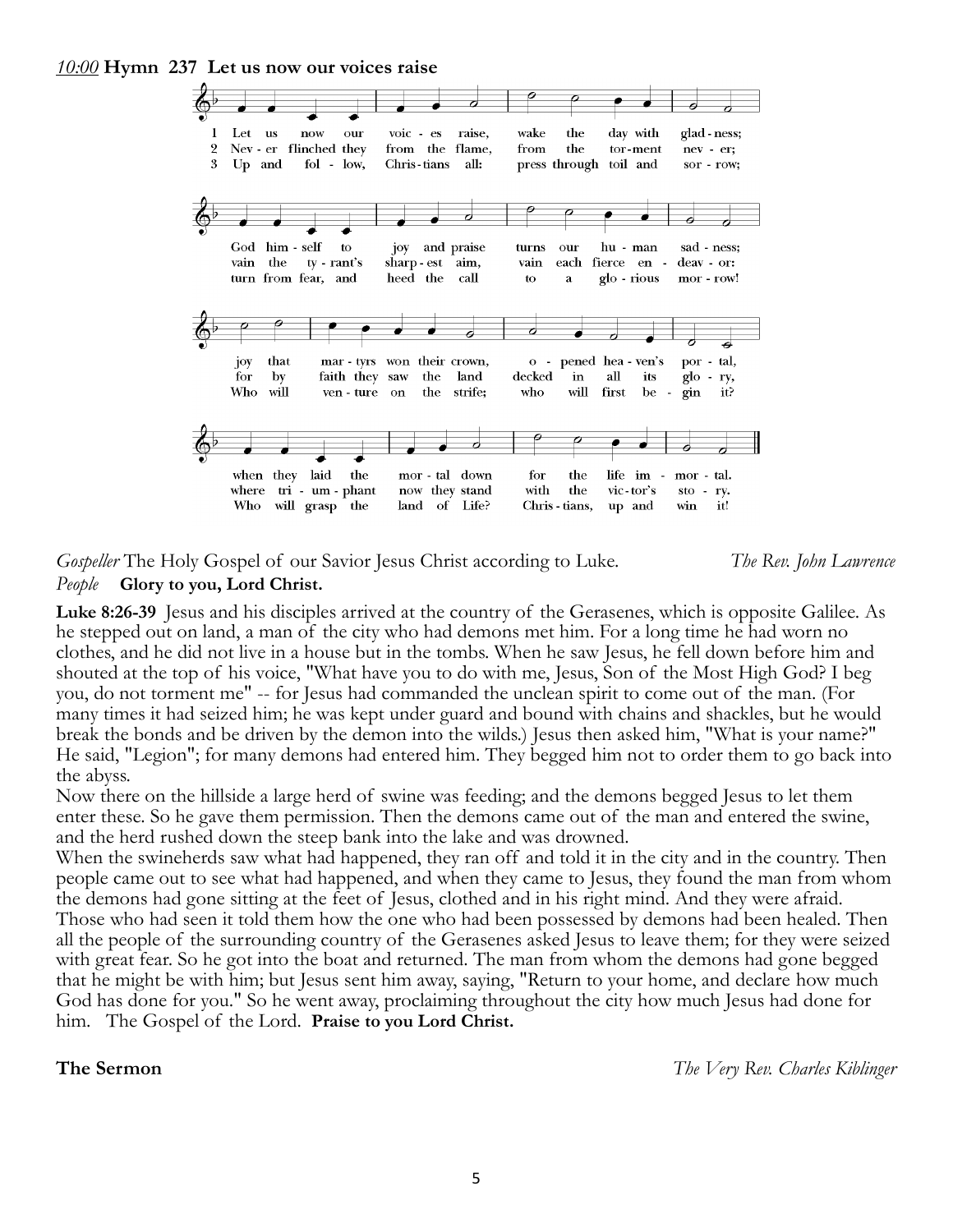#### **The Nicene Creed**

 **We believe in one God, the Father, the Almighty, maker of heaven and earth, of all that is, seen and unseen.**

 **We believe in one Lord, Jesus Christ, the only Son of God, eternally begotten of the Father, God from God, Light from Light, true God from true God, begotten, not made, of one Being with the Father. Through him all things were made. For us and for our salvation he came down from heaven: by the power of the Holy Spirit he became incarnate from the Virgin Mary, and was made man. For our sake he was crucified under Pontius Pilate; he suffered death and was buried. On the third day he rose again in accordance with the Scriptures; he ascended into heaven and is seated at the right hand of the Father. He will come again in glory to judge the living and the dead, and his kingdom will have no end.**

 **We believe in the Holy Spirit, the Lord, the giver of life, who proceeds from the Father and the Son. With the Father and the Son he is worshipped and glorified. He has spoken through the Prophets. We believe in one holy catholic and apostolic Church. We acknowledge one baptism for the forgiveness of sins. We look for the resurrection of the dead, and the life of the world to come. Amen.**

**The Prayers of the People** Form VI

In peace, we pray to you, Lord God.

*Silence*

For all people in their daily life and work;

**For our families, friends, and neighbors, and for those who are alone.**

For this community, the nation, and the world;

**For all who work for justice, freedom, and peace.**

For the just and proper use of your creation;

**For the victims of hunger, fear, injustice, and oppression.**

For all who are in danger, sorrow, or any kind of trouble;

**For those who minister to the sick, the friendless, and the needy.**

For the peace and unity of the Church of God;

**For all who proclaim the Gospel, and all who seek the Truth.**

For Michael our Presiding Bishop, Dabney our Bishop, and Douglas our Bishop-elect; and for all bishops and other ministers; **For all who serve God in his Church.**

For the special needs and concerns of this congregation.

*Silence. The People may add their own petitions*

Hear us, Lord; **For your mercy is great.**

We thank you, Lord, for all the blessings of this life.

*Silence. The People may add their own thanksgivings*

We will exalt you, O God our King; **And praise your Name for ever and ever.**

We pray for all who have died, that they may have a place in your eternal kingdom.

*Silence. The People may add their own petitions*

Lord, let your loving-kindness be upon them; **Who put their trust in you.**

We pray to you also for the forgiveness of our sins.

*Leader and People* **Have mercy upon us, most merciful Father; in your compassion forgive us our sins, known and unknown, things done and left undone; and so uphold us by your Spirit that we may live and serve you in newness of life, to the honor and glory of your Name; through Jesus Christ our Lord. Amen.**

*Celebrant* Almighty God have mercy on you, forgive you all your sins through our Lord Jesus Christ, strengthen you in all goodness, and by the power of the Holy Spirit keep you in eternal life. Amen.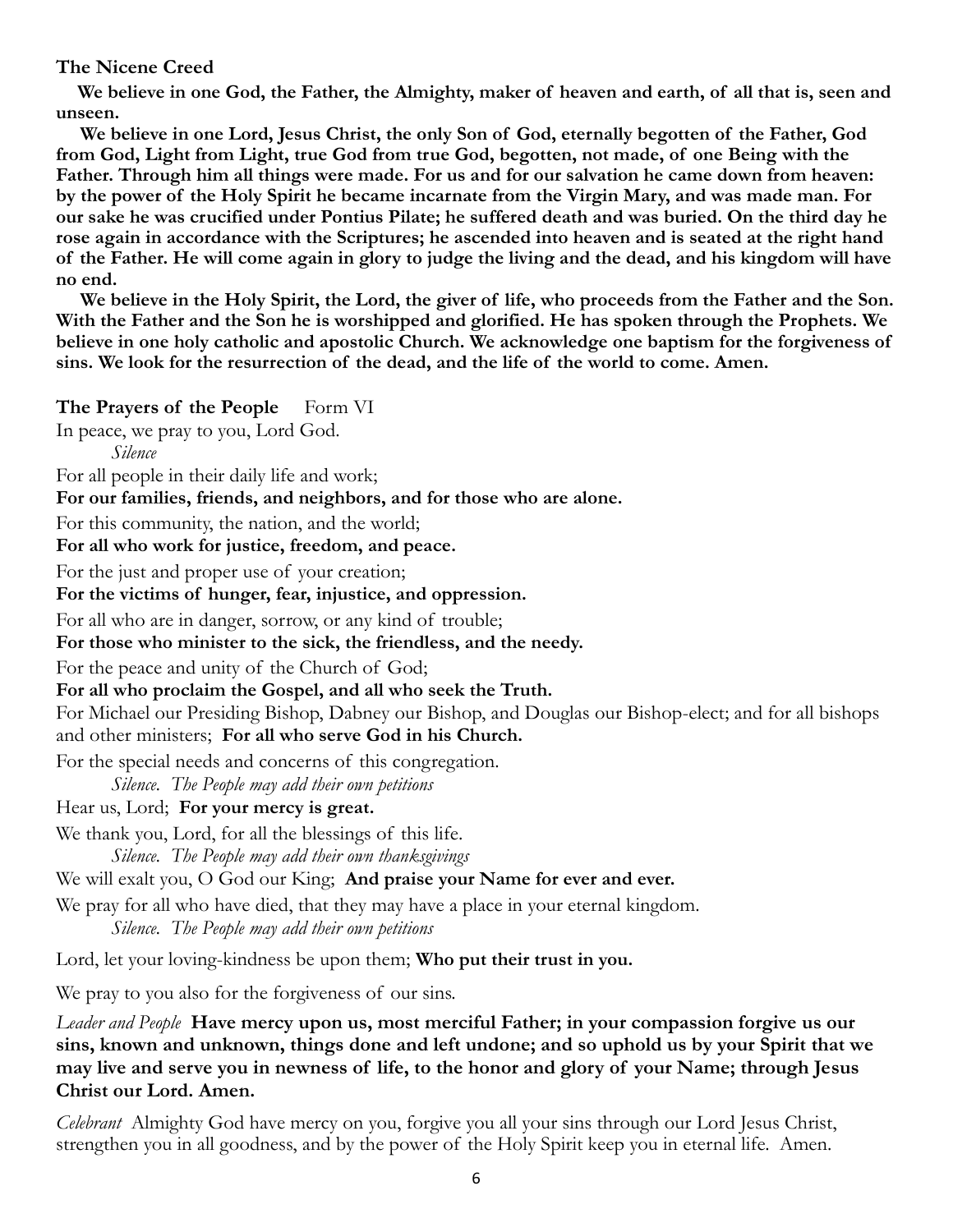### **A Collect for St. Boniface**

*Celebrant* Almighty God, you called your faithful servant Boniface to be a witness and martyr in Germany, and by his labor and suffering you raised up a people for your own possession: Pour out your Holy Spirit upon your Church in every land, that by the service and sacrifice of many your holy Name may be glorified and your kingdom enlarged; through Jesus Christ our Lord, who lives and reigns with you and the Holy Spirit, one God, for ever and ever. Amen.

### **The Peace**

*Celebrant* The peace of the Lord be always with you. *People* **And also with you.** *Greet one another with a nod, or a bow, in the name of the Lord.*

Welcome

# **The Holy Communion**

*Celebrant* Offer to God a sacrifice of thanksgiving, and make good your vows to the Most High.

*8:00 a.m.* Offertory **Hymn 525 The church's one foundation**

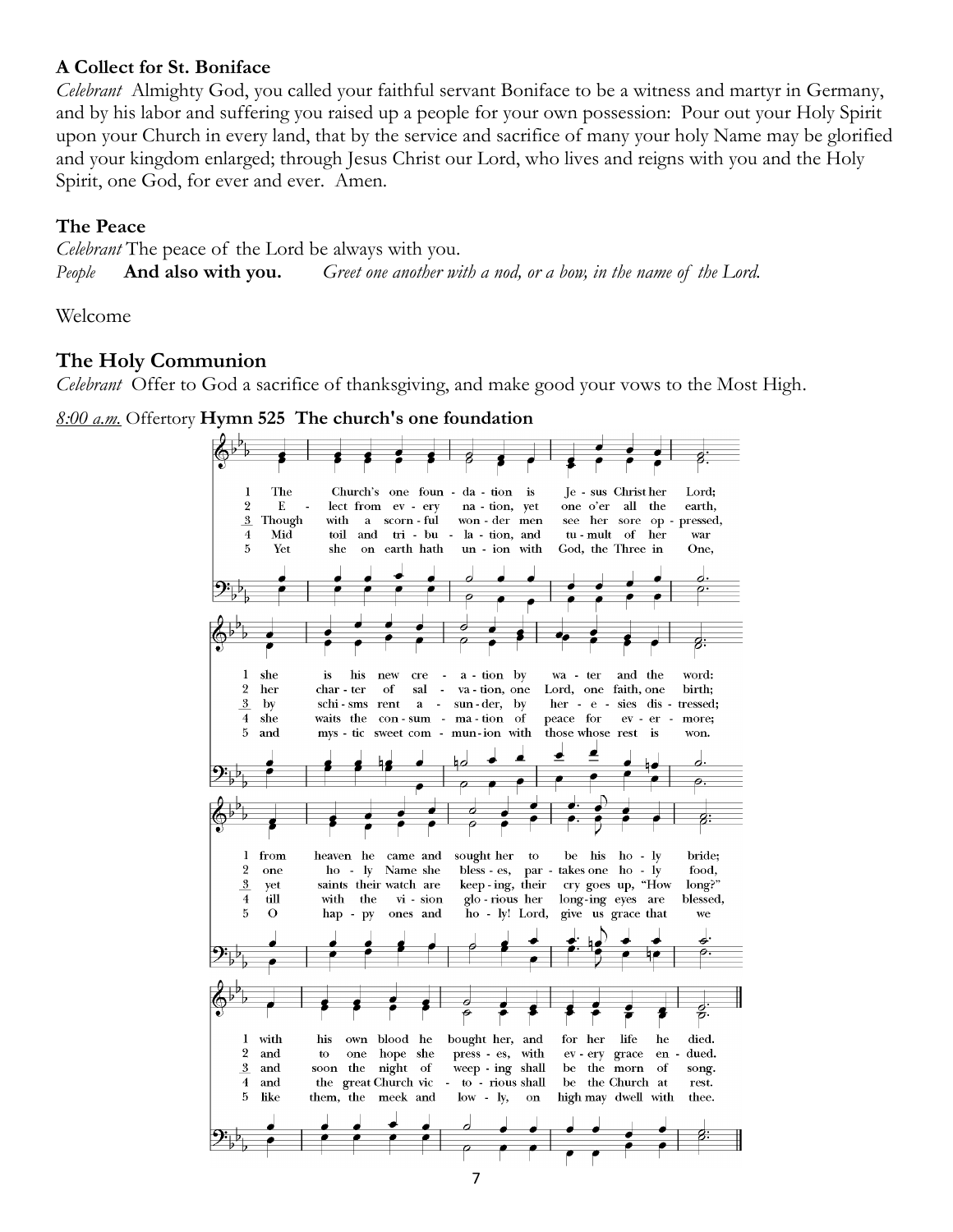*10:00 a.m.* Offertory O God, our help in ages past *arr. Jeremy J. Bankston O God, our help in ages past Our hope for years to come Our shelter from the stormy blast and our eternal home. Under the shadow of Your throne Your saints have dwelt secure Sufficient is Your arm alone and our defense is sure Before the hills in order stood or earth received its frame From everlasting You are God For You are God to endless years to endless years the same. A thousand ages in Your sight are like an evening gone Short as the watch that ends the night before the rising sun. Time, like an ever-rolling stream, soon bears us all away We fly forgotten as a dream dies at the op'ning day O God our help in ages past, Our hope for years to come Still be our guard while troubles last and our eternal home!*

## **Presentation Hymn 362 Holy, Holy, Holy (v. 4)**

**Holy, holy, holy! Lord God Almighty! All thy works shall praise thy Name, in earth, and sky, and sea; Holy, holy, holy! Merciful and mighty, God in three Persons, blessèd Trinity.**

**The Great Thanksgiving** Eucharistic Prayer A

*Celebrant* The Lord be with you.

*People* **And also with you.**

*Celebrant* Lift up your hearts.

*People* **We lift them to the Lord.**

*Celebrant* Let us give thanks to the Lord our God.

*People* **It is right to give our thanks and praise.**

*Celebrant* It is right, and a good and joyful thing, always and everywhere to give thanks to you, Father Almighty, Creator of heaven and earth.

Through the great shepherd of your flock, Jesus Christ our Lord; who after his resurrection sent forth his apostles to preach the Gospel and to teach all nations; and promised to be with them always, even to the end of the ages.

Therefore we praise you, joining our voices with Angels and Archangels and with all the company of heaven, who for ever sing this hymn to proclaim the glory of your Name:

#### **Sanctus S-129**



*Celebrant* Holy and gracious Father: In your infinite love you made us for yourself; and, when we had fallen into sin and become subject to evil and death, you, in your mercy, sent Jesus Christ, your only and eternal Son, to share our human nature, to live and die as one of us, to reconcile us to you, the God and Father of all.

He stretched out his arms upon the cross, and offered himself in obedience to your will, a perfect sacrifice for the whole world.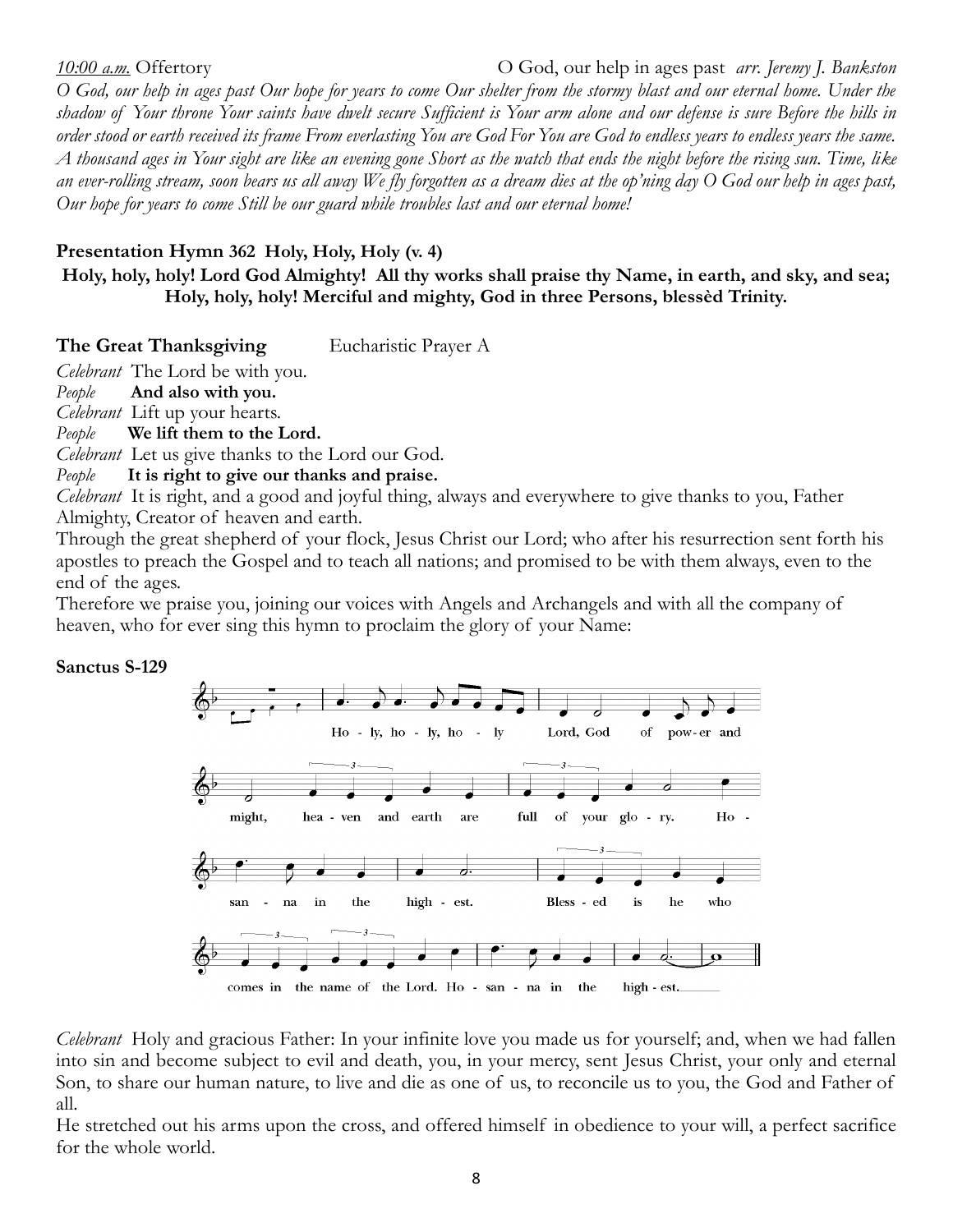On the night he was handed over to suffering and death, our Lord Jesus Christ took bread; and when he had given thanks to you, he broke it, and gave it to his disciples, and said, "Take, eat: This is my Body, which is given for you. Do this for the remembrance of me."

After supper he took the cup of wine; and when he had given thanks, he gave it to them, and said, "Drink this, all of you: This is my Blood of the new Covenant, which is shed for you and for many for the forgiveness of sins. Whenever you drink it, do this for the remembrance of me."

Therefore we proclaim the mystery of faith,

*Celebrant and People* **Christ has died. Christ is risen. Christ will come again.**

#### *The Celebrant continues*

We celebrate the memorial of our redemption, O Father, in this sacrifice of praise and thanksgiving. Recalling his death, resurrection, and ascension, we offer you these gifts. Sanctify them by your Holy Spirit to be for your people the Body and Blood of your Son, the holy food and drink of new and unending life in him. Sanctify us also that we may faithfully receive this holy Sacrament, and serve you in unity, constancy, and peace; and at the last day bring us with all your saints into the joy of your eternal kingdom.

All this we ask through your Son Jesus Christ. By him, and with him, and in him, in the unity of the Holy Spirit all honor and glory is yours, Almighty Father, now and for ever. **Amen.**

### **The Lord's Prayer**

*8:00 a.m.* And now, as our Savior Christ has taught us, we are bold to say,

*People* **Our Father, who art in heaven, hallowed be thy Name, thy kingdom come, thy will be done, on earth as it is in heaven. Give us this day our daily bread. And forgive us our trespasses, as we forgive those who trespass against us. And lead us not into temptation, but deliver us from evil. For thine is the kingdom, and the power, and the glory, for ever and ever. Amen.**

*10:00 am* As our Savior Christ has taught us, we now pray,

*People* **Our Father in heaven, hallowed be your Name, your kingdom come, your will be done, on earth as in heaven. Give us today our daily bread. Forgive us our sins, as we forgive those who sin against us. Save us from the time of trial, and deliver us from evil. For the kingdom, the power, and the glory are yours, now and for ever. Amen.**

#### **The Breaking of the Bread**



*Celebrant* The Gifts of God for the People of God. To those who, due to this pandemic, are unable to eat and drink the Bread and Wine; I assure you that all of the benefits of this Holy Communion are received spiritually, even though the Sacrament is not received physically.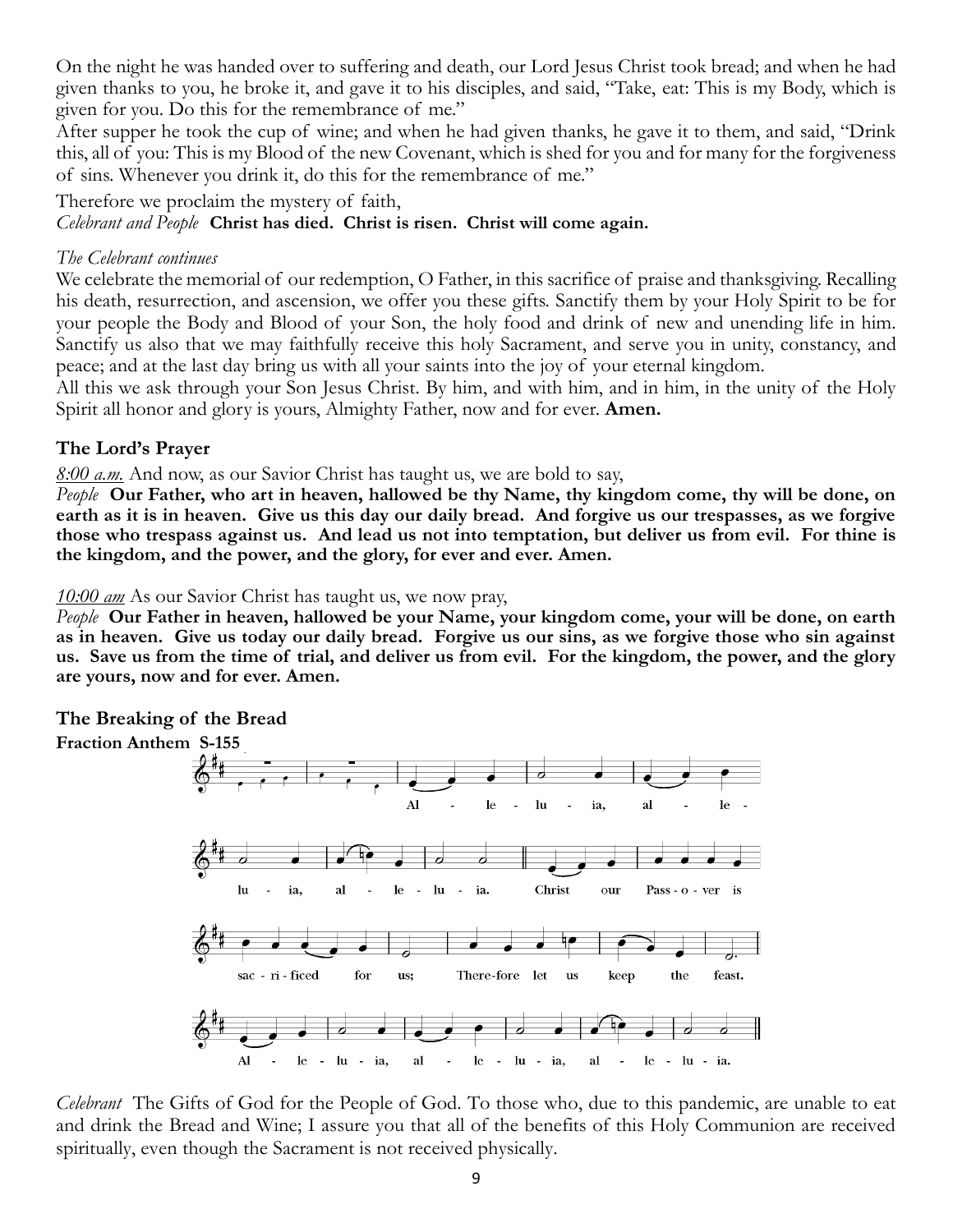#### *People may pray* **A Prayer for Spiritual Communion**

Lord Jesus Christ, since I cannot now receive you sacramentally, I offer my praise and thanksgiving in communion with those who are receiving the blessed bread and cup at this Holy Eucharist. As I embrace you with all of my affections, send your body and blood to dwell spiritually in my life. Amen.

Communion Music:

Choir Come, O thou traveler unknown *Richard Webster Come, O thou traveler unknown, Whom still I hold but cannot see! My company before is gone,*

*And I am left alone with thee; With thee all night I mean to stay and wrestle till the break of day. I need not tell thee who I am, my misery and sin declare; Thyself hast called me by my name, look on thy hands and read it there. But who, I ask thee, who art thou? Tell me thy name and tell me now. Yield to me now, for I am weak but confident in self despair! Speak to my heart in blessing speak, be conquered by my instant prayer. Speak, or thou never hence shalt move, and tell me if thy name is love. 'Tis Love! Thou diedst for me, I hear thy whisper in my heart. The morning breaks, the shadows flee pure universal love thou art: To me, to all, thy mercies move; Thy nature, and thy name is love.*

**Hymn 382 King of glory, King of peace**

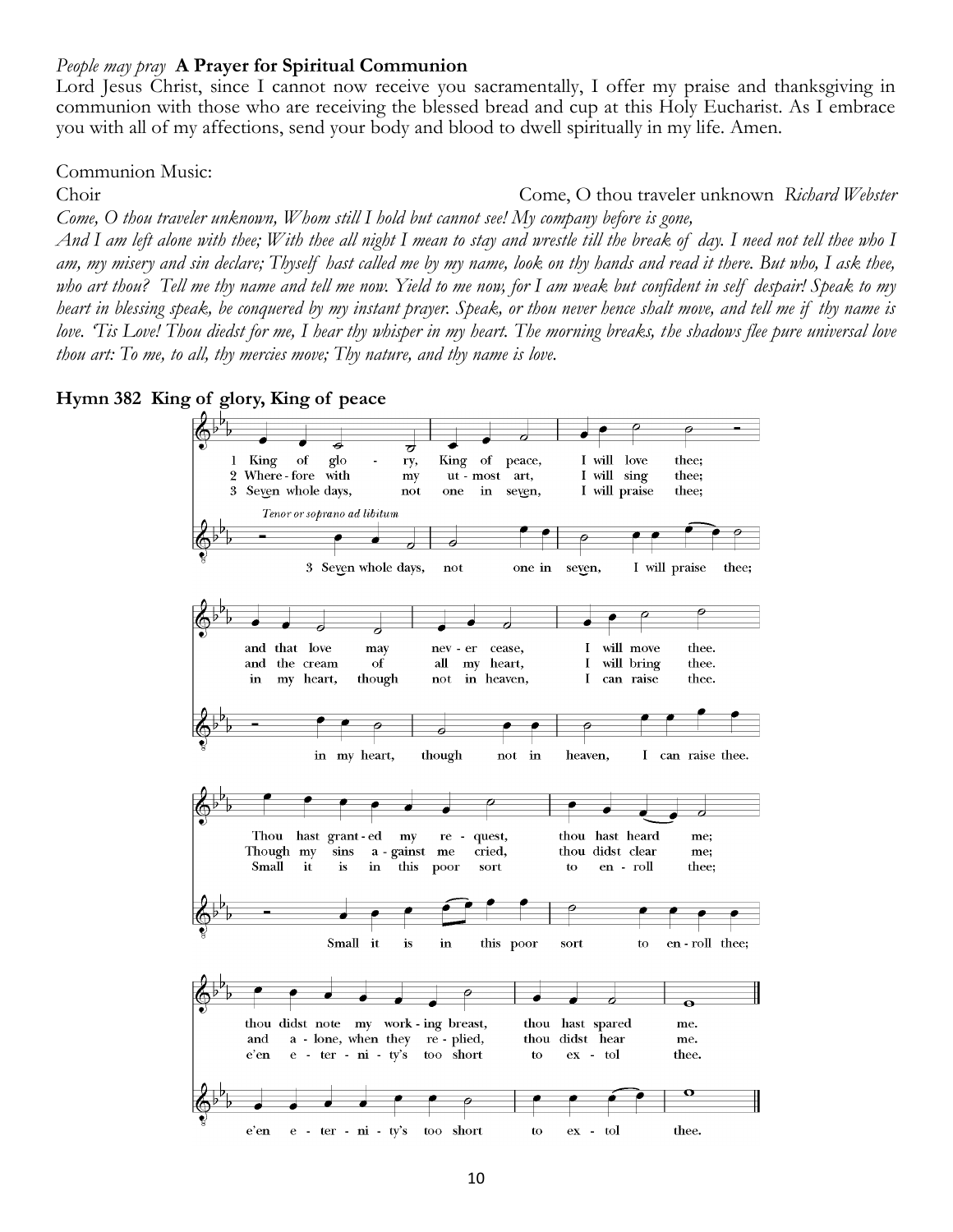**Hymn 593 Lord, make us servants of your peace**



*After Communion, the people stand as the Celebrant says* Let us pray.

*Celebrant and People* **Eternal God, heavenly Father, you have graciously accepted us as living members of your Son our Savior Jesus Christ, and you have fed us with spiritual food in the Sacrament of his Body and Blood. Send us now into the world in peace, and grant us strength and courage to love and serve you with gladness and singleness of heart; through Christ our Lord. Amen.**

*A Eucharistic Visitor may be sent out using these words:* We send you forth bearing the Gifts of God that those to whom you go may share with us in the communion of Christ's body and blood.

*People* **We who are many are one body, because we all share one bread, one cup.**

#### **Blessing**

*Celebrant* May God, who has given us, in the life of St. Boniface, a pattern of holy living, strengthen you to follow the saints in faith, hope and love; and the blessing of God Almighty, the Father, the Son, and the Holy Spirit, be among you, and remain with you always. **Amen.**

#### **Dismissal**

*Celebrant* Let us go forth in the name of Christ. *People* **Thanks be to God.**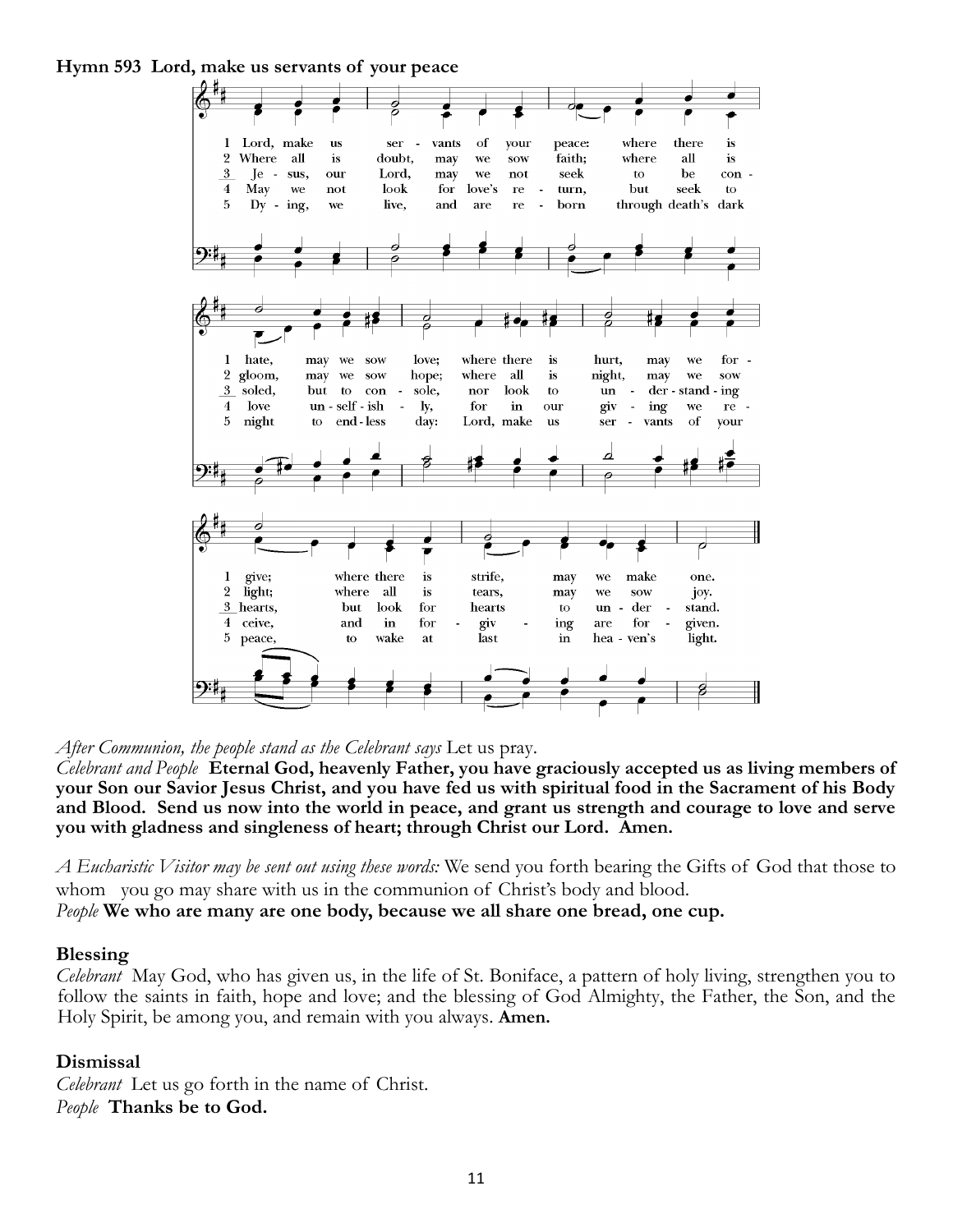**Closing Hymn** /Anthem **525 (omit vs. 4)** The Church's One Foundation *arr. Dan Forrest (see page 7)*

Postlude Rondeau *J. Mouret*

*In Christ's love, St. Boniface Episcopal Church invites, welcomes, and includes all through worship, healing, teaching, fellowship, and service into our diverse, inclusive Christian community.*

# **Announcements ~ June 19, 2022**

# **Worship**

- **We receive the Sacrament of Holy Communion in both kinds, bread and wine**, at the altar rail. The wine is distributed in individual cups. Place empty cups in the tray that follows. As always, receiving the bread only is full Communion.
- Blessings to those celebrating **birthdays and anniversaries** this week: Juliana Chambers, Frank Countryman, Roxanne Fox, Cope Garrett, Kirsten Guyer, Martha Huie, Olga Loundes, Beth Saad, Holley Schroeder, Lisa Garcia & Miriam Gelfer, Carrie & Bob Leach, Joe Master & John Balestrieri, Molly & Fred Moffat, Joan & Dan Stoutenborough.
- **10:00 a.m. Tuesday**, Holy Eucharist in the Chapel.
- **Wednesday worship and potluck** gathers in the Parish Hall at 5:30 pm for Evening Prayer (Eucharist first Wednesdays of the month) followed by a Pot Luck supper. Please bring a salad, main dish, drink or dessert to share. Contact Katherine Johnson for info, 941-927-2066. *EP & Potluck take a break this week and will resume next Wednesday, June 29.*

# **Fellowship**

 Join us outside the Parish Hall following worship today for **fellowship,** conversation, a beverage and goodies. Contact the church office to provide items for an upcoming Sunday.

# **Service**

- The **Special Offering** this month is for the **Father's Day Tool Fund**. Your gifts may be made in memory or thanksgiving. Envelopes are available on the Welcome Table.
- The 2022 **BISHOP'S APPEAL** supports two funds. The EPISCOPAL CHARITIES FUND awards grants to congregation-based ministries across the diocese. The DAYSPRING ENDOWMENT FUND improves our 97 acre conference center on the Manatee River, for use by children, youth and adults. Donate online at episcopalswfl.org/appeal.html.
- **Ukraine Relief** through Episcopal Relief and Development . Make your gift online: episcopalrelief.org/ukraineresponse, or a check to St. Boniface with "ERD Ukraine" in the memo line.

# **Healing**

- **Prayer Shawl Ministry** meets on Tuesdays at 1:00 p.m. to knit prayers together into shawls for those needing to be wrapped in God's healing love. Contact Meg Larrabee, meglarrabee@hotmail.com
- **The Healing Mission** is open one Wednesday afternoon and Monday morning in the summer, this month on June **13 and 29**. During your half hour, we pray for all needs of body, mind and spirit. Call 941-349-5616 ext. 335 for an appointment.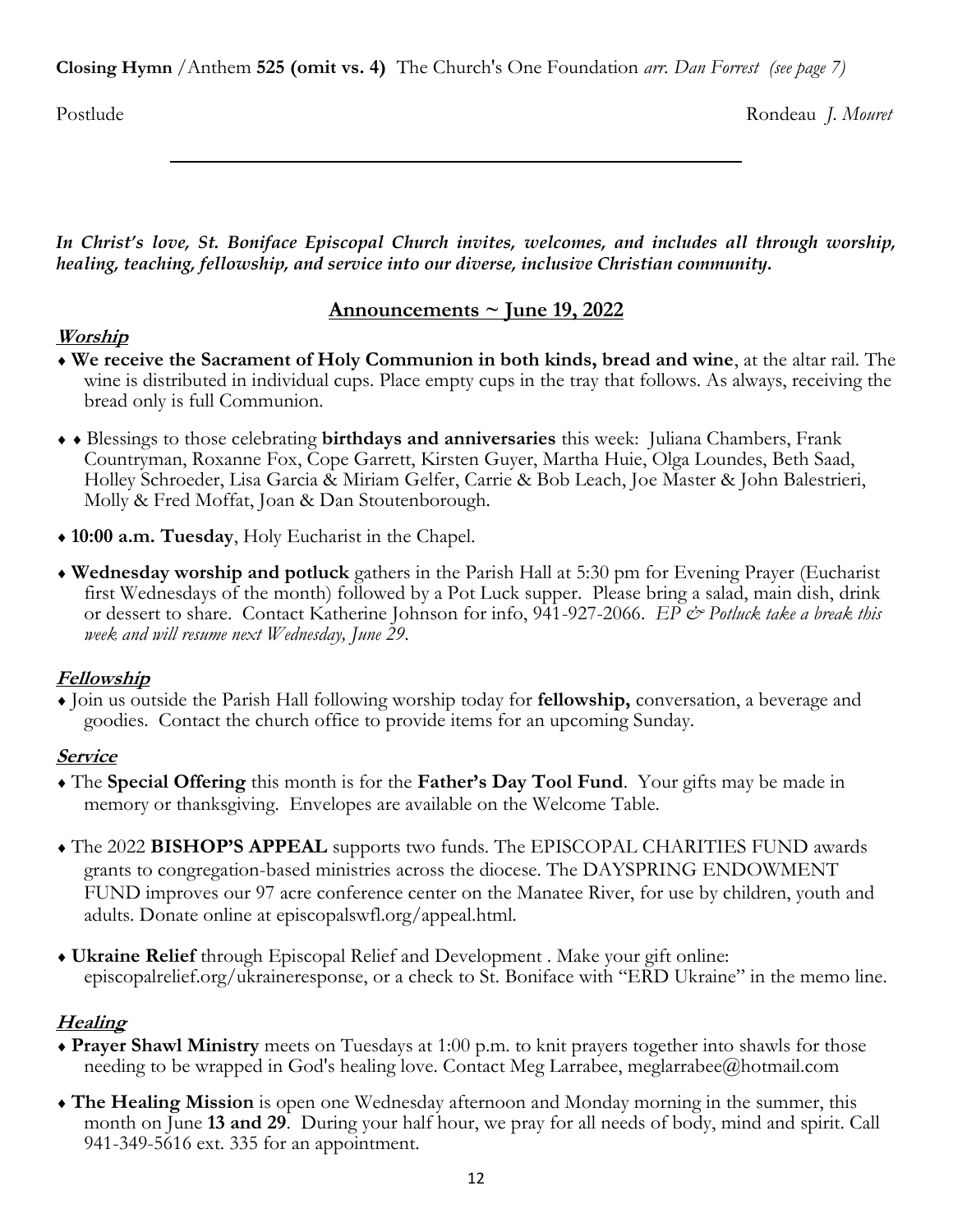**Beyond the Broken Heart** grief and loss group's meeting for today has been cancelled.

# **Teaching**

- **Church School** *Weaving God's Promises* Children in Pre-K4 to 5th grade gather Sundays at 10:00 a.m, then return to their parents in church just before Communion. The first Sunday of the month is Family Sunday. Children participate in the full worship experience by joining their families for the entire service.
- **Sunday** morning 9:00 a.m. **Bible Study** with Fr. Jeff Hamblin (jlh@jeffreyhamblin-md.com) meets in the Library and Zoom.
- **Sunday Book Discussion** takes a break for the summer and will resume in September.
- **Circulo español** Conversational Spanish Group meets by Zoom on Wednesdays at 11:30 a.m. Contact Mary Gordon for more information, 941-923-2302.
- Assistant Rector **Nikki Seger** is on vacation, and will return June 23.

**Gifts towards the Fathers' Day Tool Fund are given by:** Denise & John Ayre, in memory of Fritz Morgenstern and John H. Ayre Suzanne Barksdale in memory of Charles Conlon and Joshua Barksdale Janet Barley, in honor of husband David and son Adam Waymaster Doriel & Carlisle Boyce, in memory of Walter Rock, Milton Boyce, John Boyce, Shirley Boyce, Cameron Rock and Kenneth Rock Dor & Bob Brown, in memory of our fathers Bonnie Doell, in honor of Donald H. Smith Bruce Eberlin, in memory of Norman Eberlin Reid Farrell, in memory of and in thanksgiving for Dale L. Willard, Donald L. Willard and Reid D. Farrell, Sr. Evelyn Ferguson, in memory of my father Vernon Stacy, Sr. Amy & Bob Ferrell, in honor of Bob and John Ferrell, memory of Clyde Ferrell & Lawrence Parkhurst Helen Francis, in honor of Doug and Jim Mary & Jon Gordon, in memory of our fathers Suzanne & Bob Gregory, in honor and memory of our fathers Cas Henderson & Barb Haskins, in memory of Joseph C. Kelley and George R. Henderson Debbie & Don Harvey, in memory of Ernest Harvey and Larry Stultz Jan Huff, in memory of Marvin Huff, Jr., Marvin Huff, Sr., and Vernon Davidson Linda & Mark Johnston, in memory of Eldon Butler and Hap Johnston Chuck Kelley Beverly Parker, in loving memory of Bob, Lou and Alan, and in thanksgiving of Geoff and Kris Marcia Seman, in memory of Walter Seman Charlotte & Randy Thomas Carol Wise, in memory of her husband Lisa Wolf, in memory of John Jubinski Lynn Wright, in memory of Ralph Burnham